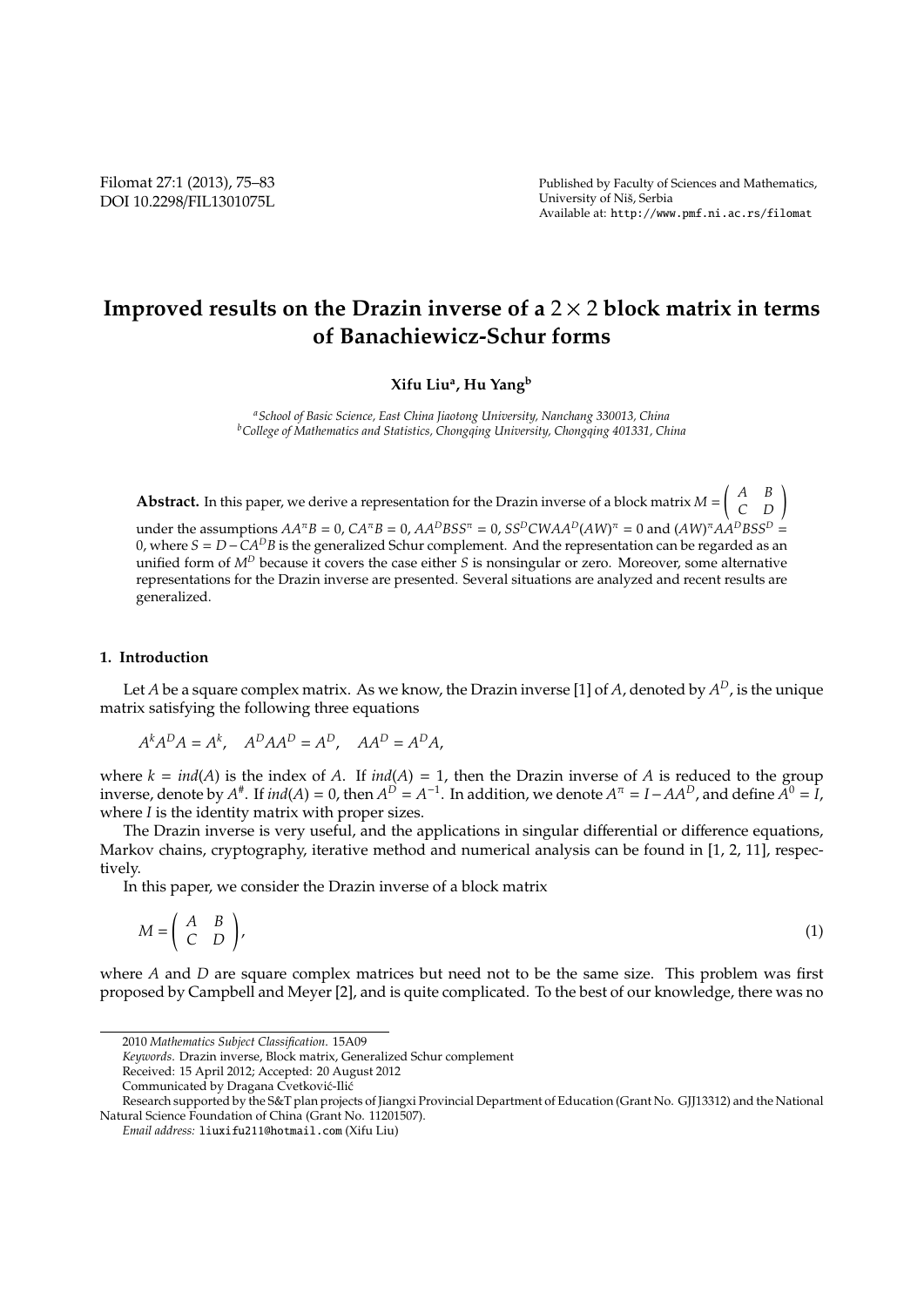explicit formula for the Drazin inverse of *M* with arbitrary blocks. However, representations for the Drazin inverse of the block matrices were presented in the literature under some conditions [3-11, 13-21].

As is well known that, if *A* and the Schur complement  $S = D - CA^{-1}B$  are nonsingular, then *M* is also nonsingular, and the inverse of *M* can be expressed as

$$
M^{-1} = \begin{pmatrix} A^{-1} + A^{-1}BS^{-1}CA^{-1} & -A^{-1}BS^{-1} \\ -S^{-1}CA^{-1} & S^{-1} \end{pmatrix}.
$$
 (2)

The generalized Schur complement of *A* in *M* denoted by  $S = D - CA^D B$  plays an important role in the representations for *M<sup>D</sup>*. When *M* and *A* are nonsingular, we focus attention on the Drazin inverse of *M*, it is natural to see whether  $M^D$  has a form (2) with  $A^{-1}$  and  $S^{-1}$  replaced by  $A^D$  and  $S^D$ , respectively. In recent papers [14, 16], the necessary and sufficient conditions for this problem were established.

When *S* is either nonsingular or zero, Hartwig et al. [11] extended the results in [17] by replacing the assumptions  $A^{\pi}B = 0$  and  $CA^{\pi} = 0$  with  $CA^{\pi}B = 0$  and  $AA^{\pi}B = 0$ . In the case *S* is nonsingular, Martínez-Serrano and Castro-González [10] gave some new results under weaker conditions  $A^2A^{\pi}B = 0$ , CAA $^{\pi}B = 0$ and *CA*<sup> $\pi$ </sup>*B* = 0; in the case *S* is zero, they derived the expressions of  $M^D$  under the assumptions  $A^2A^{\pi}B = 0$ ,  $CAA^{\pi}B = 0$  and  $BCA^{\pi}B = 0$  (or  $ABCA^{\pi} = 0$ ,  $BCA^{\pi}$  is nilpotent). Recently, when  $S = 0$ , Yang and Liu [15] presented a formula of *M<sup>D</sup>* under the conditions *AA*<sup>π</sup>*BC* = 0 and *CA*<sup>π</sup>*BC* = 0. Deng and Wei [18] presented some new results on the formulae of  $M^D$  and  $M^{\#}$ . Recently, Castro-González and Martínez-Serrano [13] developed the formula of  $M^D$  under the conditions  $ind(S) \leq 1$  and  $W = I + A^D B S^{\pi} C A^D$  is nonsingular. Li [19] developed a representation under certain conditions when *S* is group invertible.

To the best of our knowledge, it is still an open problem to find an explicit formula for *M<sup>D</sup>* when the generalized Schur complement *S* is an arbitrary matrix. And most of the existing results mentioned above were obtained when *S* is zero or  $ind(S) \le 1$ . In this paper, we give several representations for the Drazin inverse of *M* without the restrictions  $ind(S) \leq 1$  and  $W = I + A^D B S^{\pi} C A^D$  is nonsingular.

It is known that, if matrix *A* and *B* are similar, i.e., there exists a nonsingular matrix *P* such that *A* = *PBP*−<sup>1</sup> , then  $A^D = P B^D P^{-1}$ . Based on this fact, Castro-González and Martínez-Serrano [13] used it to determine the expression of *M<sup>D</sup>*. Here, we adopt this technique again, but the choices of *P* are different.

Before proceeding to the next section, we first introduce the following results which will come in handy in the proofs of our theorems.

**Lemma 1.1.** ([12]) *Let P, Q*  $\in C^{n \times n}$ *, and ind*(*P*) = *r*, *ind*(*Q*) = *s*, *such that PQ* = 0*, then* 

$$
(P+Q)^D = Q^{\pi} \sum_{i=0}^{s-1} Q^i (P^D)^{i+1} + \sum_{i=0}^{r-1} (Q^D)^{i+1} P^i P^{\pi}.
$$

**Lemma 1.2.** ([14]) *Let M be a given matrix of form (1) and S* = *D* − *CA<sup>D</sup>B be the generalized Schur complement of A in M. Then*

$$
M^D = \left( \begin{array}{cc} A^D + A^D B S^D C A^D & -A^D B S^D \\ -S^D C A^D & S^D \end{array} \right)
$$

*if and only if*

(

$$
A^{\pi} B S^D = A^D B S^{\pi}, \quad S^{\pi} C A^D = S^D C A^{\pi}
$$

*and*

$$
\begin{array}{cc}AA^{\pi} & A^{\pi}B \\ S^{\pi}CA^{\pi} & SS^{\pi}\end{array}
$$

*is a nilpotent operator (or matrix).*

In the following, we always denote  $S = D - CA^D B$  and  $W = I + A^D B S^T C A^D$ .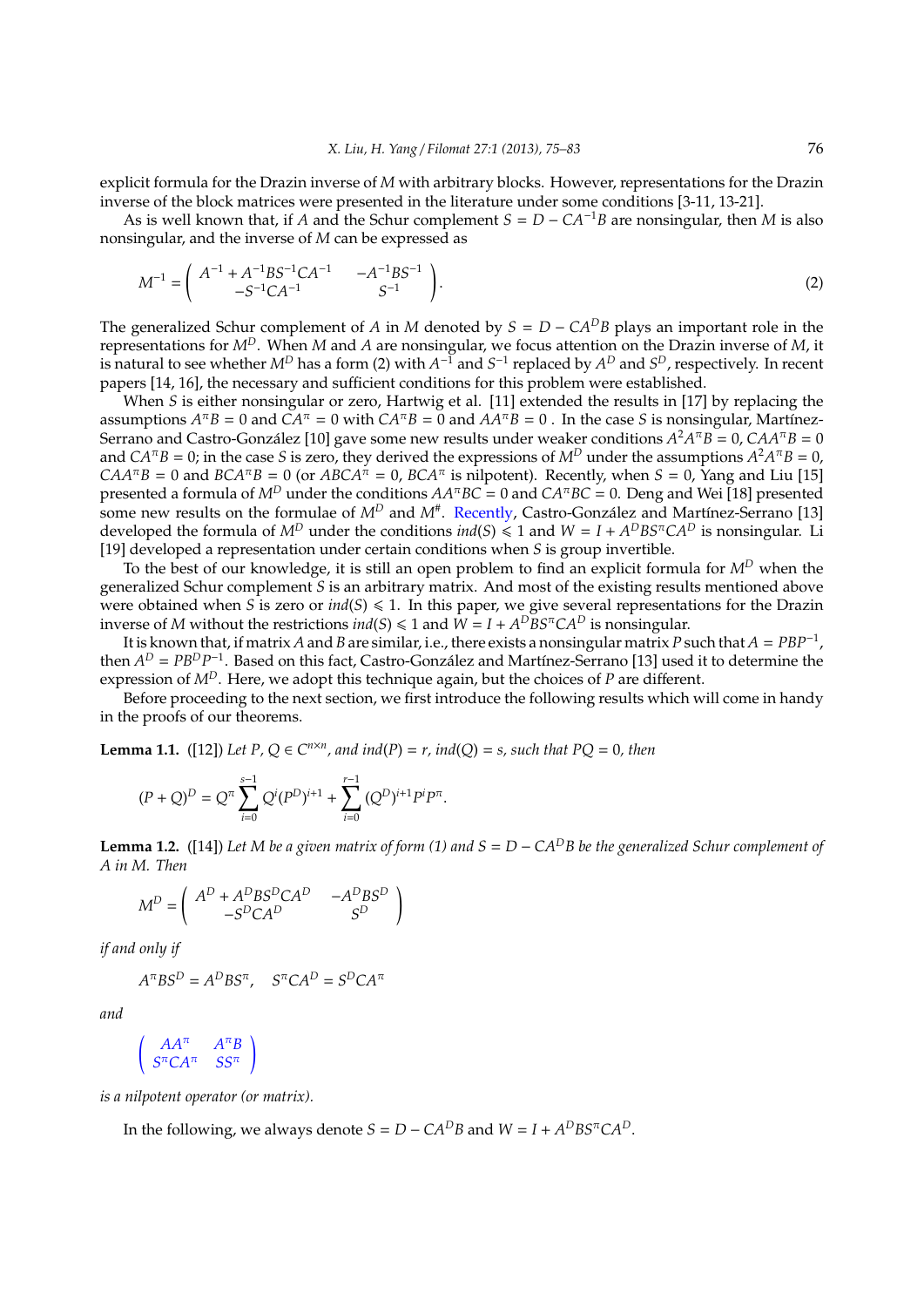**Lemma 1.3.** *Let*  $A \in C^{n \times n}$  *with ind*( $A$ ) = *r. Then* 

$$
(A^{2}A^{D}W)^{D} = AA^{D}(AW)^{D} = (AW)^{D}AA^{D} = (AW)^{D}, \ (A^{2}A^{D}W)^{\pi} = (AW)^{\pi};
$$
  
\n
$$
(WA^{2}A^{D})^{D} = AA^{D}(WA)^{D} = (WA)^{D}AA^{D} = (WA)^{D}, \ (WA^{2}A^{D})^{\pi} = (WA)^{\pi}.
$$
\n(3)

*Moreover, if W is nonsingular, then*

$$
(A^{2}A^{D}W)^{D} = W^{-1}A^{D}, (A^{2}A^{D}W)^{\pi} = A^{\pi};
$$
  

$$
(WA^{2}A^{D})^{D} = A^{D}W^{-1}, (WA^{2}A^{D})^{\pi} = A^{\pi}.
$$

*And the following statements are equivalent:* (1) *W is nonsingular;*  $(AW)^{\pi} = (AW)^{\pi}AA^{D} = 0;$  $(3)$   $AA^D(WA)^{\pi} = (WA)^{\pi}AA^D = 0.$ 

*Proof.* Without loss of generality, we assume that matrix *A* and *BS*<sup>π</sup>*C* can be represented as

$$
A=\left(\begin{array}{cc}\Sigma & 0 \\ 0 & N\end{array}\right),\;\; BS^{\pi}C=\left(\begin{array}{cc}(BS^{\pi}C)_{11} & (BS^{\pi}C)_{12} \\ (BS^{\pi}C)_{21} & (BS^{\pi}C)_{22}\end{array}\right),
$$

where  $\Sigma$  is nonsingular and *N* is nilpotent with index *r*,  $\Sigma$  and  $(BS<sup>\pi</sup>C)_{11}$  have the same size. Hence,

$$
A^2A^DW = \left( \begin{array}{cc} \Sigma(I + \Sigma^{-1}(BS^{\pi}C)_{11}\Sigma^{-1}) & 0 \\ 0 & 0 \end{array} \right), \quad AW = \left( \begin{array}{cc} \Sigma(I + \Sigma^{-1}(BS^{\pi}C)_{11}\Sigma^{-1}) & 0 \\ 0 & N \end{array} \right).
$$

Therefore, the conclusion (3) is evident. Similarly, we can prove (4). In the case *W* is nonsingular, the results have been shown in [13]. And the equivalence of statements among (1)-(3) can be easily verified.  $\square$ 

#### **2. Main results**

Castro-González and Martínez-Serrano [13] gave some representations for the Drazin inverse of block matrix *M* when  $ind(S) \le 1$  and *W* is nonsingular together with some conditions. In this section, we present several representations for  $M^D$  under some weaker conditions than those in [13]. Furthermore, some analogous results are given.

According to Lemma 1.3, the nonsingularity of *W* is equivalent to  $AA^D(AW)^{\pi} = (AW)^{\pi}AA^D = 0$ , next, we consider the representation of  $M^D$  extended the case where  $AA^D(AW)^{\pi}=(AW)^{\pi}AA^D=0$  are substituted with  $SS^D CWAA^D(AW)^{\pi} = 0$  and  $(AW)^{\pi}AA^DBSS^D = 0$ .

**Theorem 2.1.** Let M be a given matrix of form (1) with ind(A) = r, ind(S) = s. If  $AA^{\pi}B = 0$ ,  $CA^{\pi}B = 0$ ,  $AA^DBSS^{\pi} = 0$ ,  $SS^D CWAA^D(AW)^{\pi} = 0$  and  $(AW)^{\pi}AA^DBSS^D = 0$ , then

$$
M^{D} = \left[ \begin{pmatrix} I & 0 \\ S^{\pi}CA^{D} & I \end{pmatrix} + \begin{pmatrix} A^{\pi}BS^{\pi}CA^{D} & A^{\pi}B \\ 0 & 0 \end{pmatrix} R + \sum_{j=1}^{s-1} \begin{pmatrix} 0 & 0 \\ S^{j}S^{\pi}CA^{D} & 0 \end{pmatrix} R^{j} + \sum_{j=1}^{s-1} \begin{pmatrix} A^{\pi}BS^{j}S^{\pi}CA^{D} & 0 \\ 0 & 0 \end{pmatrix} R^{j+1} \right] R
$$
  
\n
$$
\times \left[ \begin{pmatrix} I & 0 \\ -S^{\pi}CA^{D} & I \end{pmatrix} + R \begin{pmatrix} -BS^{\pi}CA^{D} & BS^{\pi} \\ C(I-W) & CA^{D}BS^{\pi} \end{pmatrix} + \sum_{i=0}^{r-1} R^{i+1} \begin{pmatrix} 0 & 0 \\ CA^{i}A^{\pi} & 0 \end{pmatrix} \right]
$$
  
\n
$$
+ \sum_{i=0}^{r-1} R^{i+2} \begin{pmatrix} BS^{\pi}CA^{i}A^{\pi} & 0 \\ CA^{D}BS^{\pi}CA^{i}A^{\pi} & 0 \end{pmatrix} ,
$$
 (5)

.

*where*

$$
R = \left(\begin{array}{cc}(AW)^D + (AW)^DBS^DCW(AW)^D & -(AW)^DBS^D\\ -S^DCW(AW)^D & S^D\end{array}\right)
$$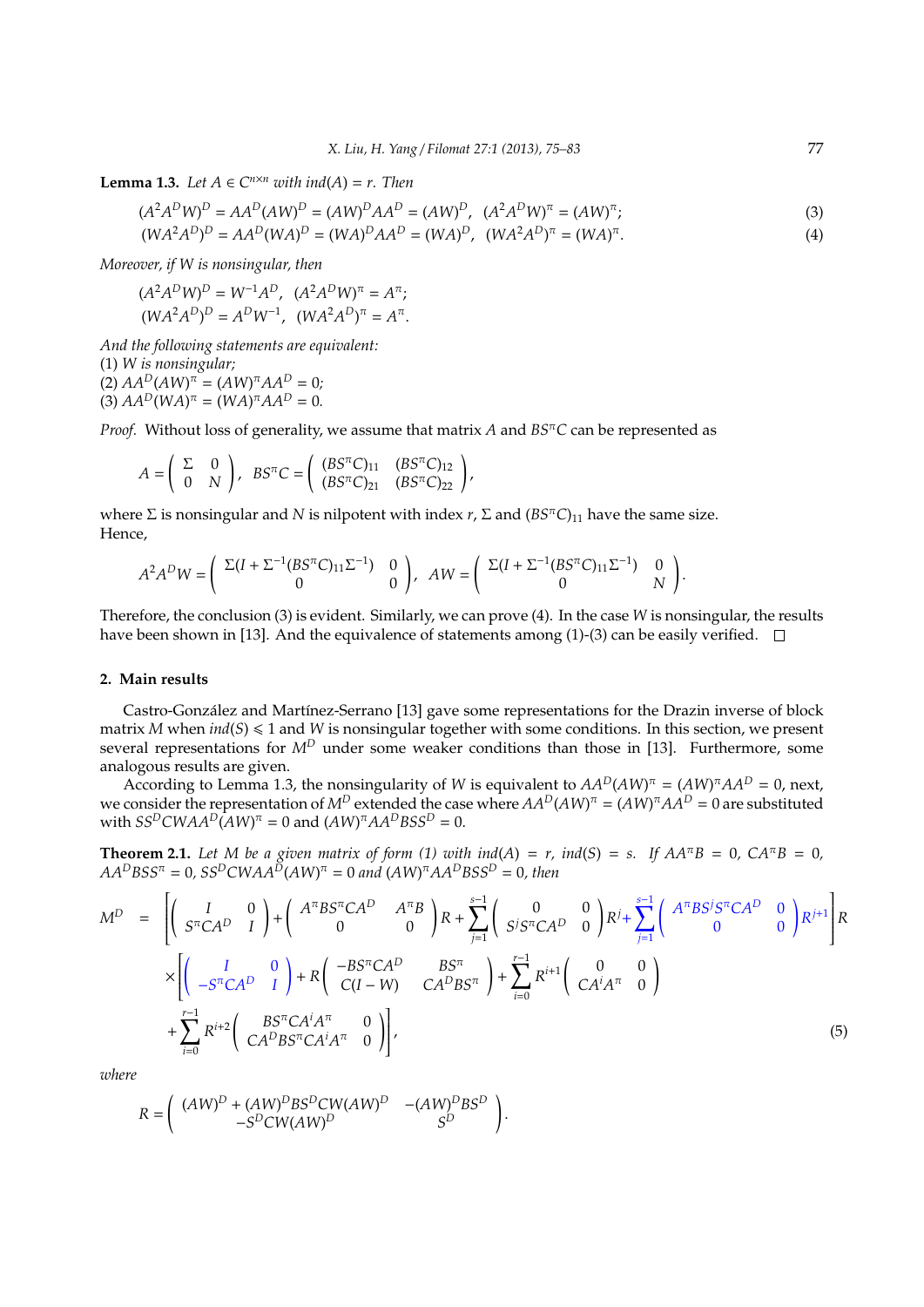*Proof.* Consider the following splitting of *M*

$$
M = \begin{pmatrix} I & 0 \\ S^{\pi}CA^{D} & I \end{pmatrix} \widetilde{M} \begin{pmatrix} I & 0 \\ -S^{\pi}CA^{D} & I \end{pmatrix},
$$

where

$$
\tilde{M} = \begin{pmatrix} A + BS^{\pi}CA^{D} & B \\ SS^{\pi}CA^{D} + SS^{D}CA^{D}BS^{\pi}CA^{D} + CA^{\pi} + SS^{D}CAA^{D} & S + SS^{D}CA^{D}B \end{pmatrix}
$$

Hence

$$
M^D = \begin{pmatrix} I & 0 \\ S^{\pi}CA^D & I \end{pmatrix} \tilde{M}^D \begin{pmatrix} I & 0 \\ -S^{\pi}CA^D & I \end{pmatrix}.
$$
 (6)

.

And write *M*˜ as

$$
\tilde{M} = X + Y + Z,
$$

where

$$
X = \begin{pmatrix} A^2 A^D W & A A^D B \\ S S^{\pi} C A^D + S S^D C W A A^D & S + S S^D C A^D B \end{pmatrix},
$$
  
\n
$$
Y = \begin{pmatrix} A^{\pi} B S^{\pi} C A^D & A^{\pi} B \\ 0 & 0 \end{pmatrix},
$$
  
\n
$$
Z = \begin{pmatrix} AA^{\pi} & 0 \\ CA^{\pi} & 0 \end{pmatrix}.
$$

Since  $AA^{\pi}B = 0$  and  $CA^{\pi}B = 0$ , we get  $Z(X + Y) = 0$ ,  $XY = 0$ ,  $Y^2 = 0$  and  $Z$  is nilpotent with index  $r + 1$ . Applying Lemma 1.1 yields

$$
\tilde{M}^{D} = \sum_{i=0}^{r} ((X + Y)^{D})^{i+1} Z^{i},
$$
  
(X + Y)<sup>D</sup> = X<sup>D</sup> + Y(X<sup>D</sup>)<sup>2</sup>, (7)

and, for  $i \geq 0$ ,

$$
((X + Y)^D)^{i+1} = (X^D)^{i+1} + Y(X^D)^{i+2}.
$$

Therefore,

$$
\tilde{M}^D = \sum_{i=0}^r \left( (X^D)^{i+1} + Y(X^D)^{i+2} \right) Z^i.
$$
\n(8)

Next, we compute *X <sup>D</sup>*. Rewrite *X* as

$$
X = \begin{pmatrix} A^2 A^D W & A A^D B S S^D \\ SS^D C W A A^D & S^2 S^D + S S^D C A^D B S S^D \end{pmatrix} + \begin{pmatrix} 0 & A A^D B S^{\pi} \\ 0 & S S^D C A^D B S^{\pi} \end{pmatrix} + \begin{pmatrix} 0 & 0 \\ SS^{\pi} C A^D & S S^{\pi} \end{pmatrix}
$$
  
\n
$$
\triangleq X_1 + X_2 + X_3.
$$
\n(9)

Since  $AA^DBSS^{\pi} = 0$ , we have  $(X_1 + X_2)X_3 = 0$ ,  $X_3$  is nilpotent with index *s*, and  $X_2X_1 = 0$ ,  $X_2^2 = 0$ . Therefore, using Lemma 1.1 gives

$$
X^{D} = \sum_{j=0}^{s-1} X_{3}^{j} \left( (X_{1} + X_{2})^{D} \right)^{j+1}, \tag{10}
$$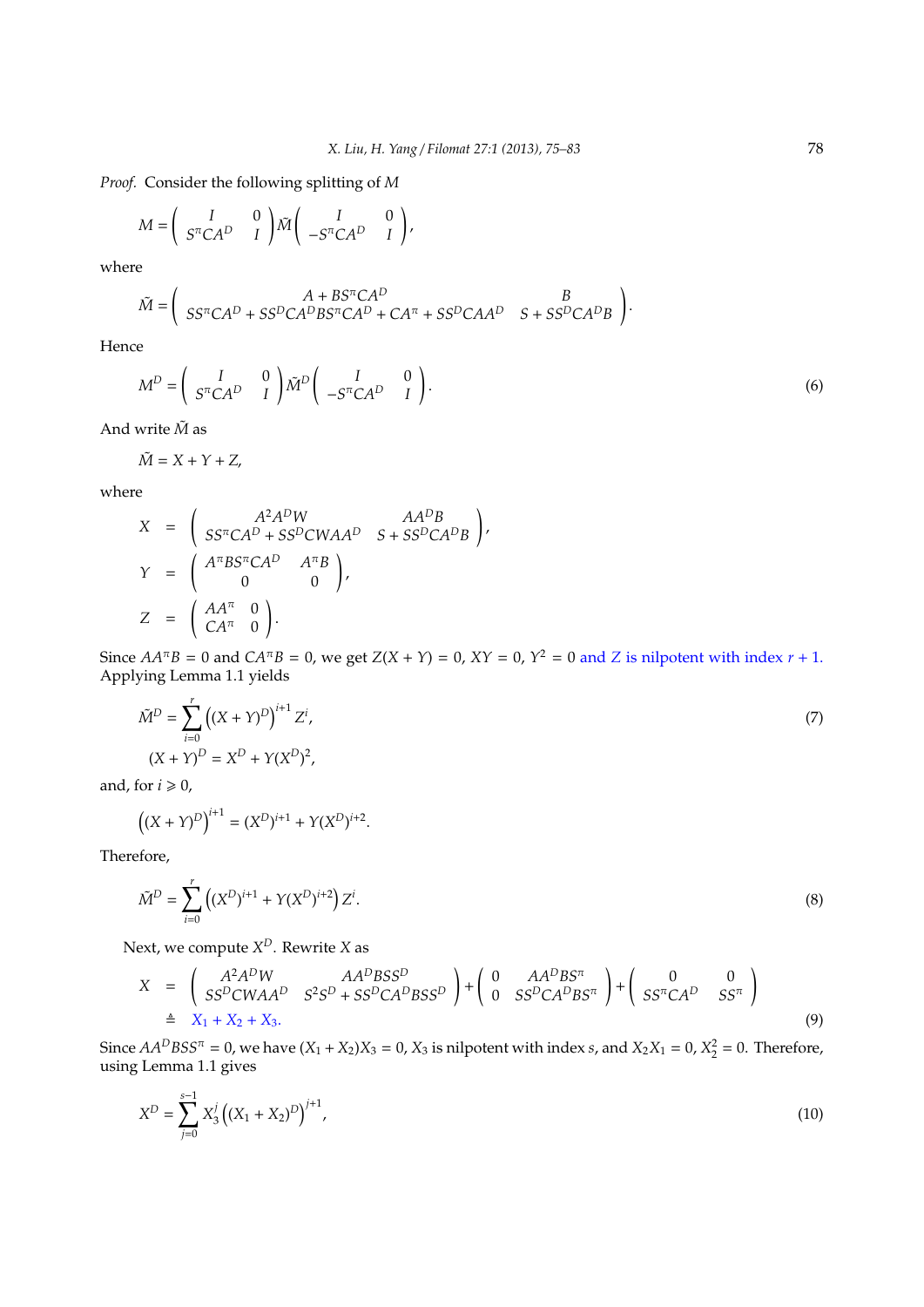and for  $j \ge 0$ ,

$$
((X_1 + X_2)^D)^{j+1} = (X_1^D)^{j+1} + (X_1^D)^{j+2} X_2.
$$
\n(11)

It follows from  $(AW)^{\pi}AA^DBSS^D = 0$  that

 $S^2S^D + SS^DCA^DBSS^D - SS^DCWAA^D(A^2A^DW)^DAA^DBSS^D$  $=$   $S^2S^D + SS^DCA^DBSS^D - SS^DCW(AW)^DAA^DBSS^D$ = *S* 2*S <sup>D</sup>* <sup>+</sup> *SS<sup>D</sup>CA<sup>D</sup>BSS<sup>D</sup>* <sup>−</sup> *SS<sup>D</sup>CA<sup>D</sup>AW*(*AW*) *<sup>D</sup>AA<sup>D</sup>BSS<sup>D</sup>*  $=$   $S^2S^D + SS^DCA^D(AW)^{\pi}AA^DBS^D$  $=$   $S^2S^D$ 

i.e., the generalized Schur complement of  $A^2A^DW$  in  $X_1$  is  $S^2S^D$ . By assumptions, we can verify that  $X_1$ satisfies the conditions of Lemma 1.2, thus,

$$
X_1^D = \begin{pmatrix} (AW)^D + (AW)^D B S^D C W (AW)^D & -(AW)^D B S^D \\ -S^D C W (AW)^D & S^D \end{pmatrix} \triangleq R.
$$
 (12)

Substituting (12) into (11) produces

$$
((X_1 + X_2)^D)^{j+1} = R^{j+1} + R^{j+2} \begin{pmatrix} 0 & BS^{\pi} \\ 0 & CA^D B S^{\pi} \end{pmatrix}.
$$
 (13)

By substituting (13) into (10) follows that

$$
X^D = \left[I + \sum_{j=1}^{s-1} \begin{pmatrix} 0 & 0 \\ S^j S^\pi C A^D & 0 \end{pmatrix} R^j\right] R \left[I + R \begin{pmatrix} 0 & BS^\pi \\ 0 & CA^D B S^\pi \end{pmatrix}\right].
$$

Further, for all  $i \geq 0$ ,

$$
(X^{D})^{i+1} = \left[I + \sum_{j=1}^{s-1} \begin{pmatrix} 0 & 0 \ S^{j}S^{\pi}C A^{D} & 0 \end{pmatrix} R^{j}\right] R^{i+1} \left[I + R \begin{pmatrix} 0 & BS^{\pi} \\ 0 & CA^{D}BS^{\pi} \end{pmatrix}\right].
$$
 (14)

In terms of (8) and (14) gives

$$
\tilde{M}^{D} = \left[I + \sum_{j=1}^{s-1} \left(\begin{array}{cc} 0 & 0 \\ S^{j}S^{\pi}CA^{D} & 0 \end{array}\right)R^{j} + YR + Y \sum_{j=1}^{s-1} \left(\begin{array}{cc} 0 & 0 \\ S^{j}S^{\pi}CA^{D} & 0 \end{array}\right)R^{j+1}\right]R \sum_{i=0}^{r} \left[R^{i}Z^{i} + R^{i+1}\left(\begin{array}{cc} 0 & BS^{\pi} \\ 0 & C A^{D}BS^{\pi} \end{array}\right)Z^{i}\right]
$$
\n
$$
= \left[I + \left(\begin{array}{cc} A^{\pi}BS^{\pi}CA^{D} & A^{\pi}B \\ 0 & 0 \end{array}\right)R + \sum_{j=1}^{s-1} \left(\begin{array}{cc} 0 & 0 \\ S^{j}S^{\pi}CA^{D} & 0 \end{array}\right)R^{j} + \sum_{j=1}^{s-1} \left(\begin{array}{cc} A^{\pi}BS^{j}S^{\pi}CA^{D} & 0 \\ 0 & 0 \end{array}\right)R^{j+1}\right]
$$
\n
$$
\times R \left[I + R \left(\begin{array}{cc} 0 & BS^{\pi} \\ 0 & CA^{D}BS^{\pi} \end{array}\right) + \sum_{i=0}^{r-1} R^{i+1} \left(\begin{array}{cc} 0 & 0 \\ CA^{i}A^{\pi} & 0 \end{array}\right) + \sum_{i=0}^{r-1} R^{i+2} \left(\begin{array}{cc} BS^{\pi}CA^{i}A^{\pi} & 0 \\ CA^{D}BS^{\pi}CA^{i}A^{\pi} & 0 \end{array}\right)\right].
$$
\n(15)

Substituting (15) into (6) gives formula (5).  $\Box$ 

As an application of Theorem 2.1, we can deduce following result.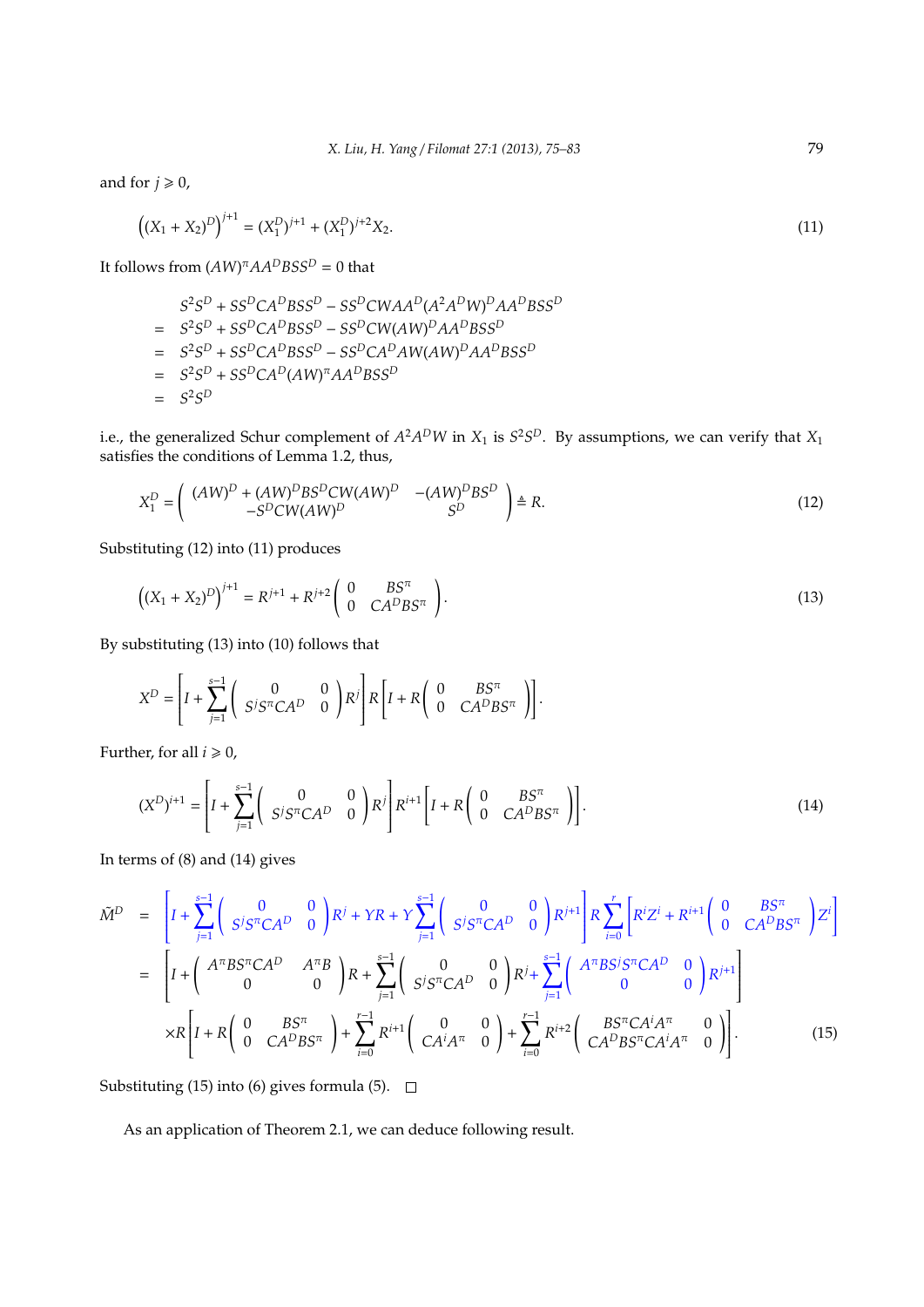**Corollary 2.2.** Let M be a given matrix of form (1) with ind( $A$ ) =  $r$ , ind( $S$ ) =  $s$ . If  $AA^{\pi}B = 0$ ,  $CA^{\pi}B = 0$ ,  $BSS^{\pi} = 0$  $and BS<sup>π</sup>C = 0, then$ 

$$
M^{D} = \left[ \begin{pmatrix} I & 0 \\ S^{\pi}CA^{D} & I \end{pmatrix} + \begin{pmatrix} 0 & A^{\pi}B \\ 0 & 0 \end{pmatrix} R + \sum_{j=1}^{s-1} \begin{pmatrix} 0 & 0 \\ S^{j}S^{\pi}CA^{D} & 0 \end{pmatrix} R^{j} \right]
$$

$$
\times R \left[ \begin{pmatrix} I & A^{D}BS^{\pi} \\ -S^{\pi}CA^{D} & I \end{pmatrix} + \sum_{i=0}^{r-1} R^{i+1} \begin{pmatrix} 0 & 0 \\ CA^{i}A^{\pi} & 0 \end{pmatrix} \right],
$$

*where R is defined as in Theorem 2.1 with*  $W = I$ *.* 

Similarly, we can prove the following result.

**Theorem 2.3.** Let M be a given matrix of form (1) with ind(A) = r, ind(S) = s. If  $AA^{\pi}B = 0$ ,  $CA^{\pi}B = 0$ ,  $SS^{\pi}CAA^{D} = 0$ ,  $SS^{D}CWAA^{D}(AW)^{\pi} = 0$  and  $(AW)^{\pi}AA^{D}BSS^{D} = 0$ , then

$$
M^{D} = \left[ \begin{pmatrix} I & 0 \\ S^{\pi}CA^{D} & I \end{pmatrix} + \begin{pmatrix} A^{\pi}BS^{\pi}CA^{D} & A^{\pi}B \\ 0 & 0 \end{pmatrix} R \right] R
$$
  
\n
$$
\times \left[ \begin{pmatrix} I & 0 \\ -S^{\pi}CA^{D} & I \end{pmatrix} + R \begin{pmatrix} -BS^{\pi}CA^{D} & 0 \\ C(I-W) & 0 \end{pmatrix} + \sum_{j=0}^{s-1} R^{j+1} \begin{pmatrix} 0 & BS^{j}S^{\pi} \\ 0 & CA^{D}BS^{j}S^{\pi} \end{pmatrix} + \sum_{i=0}^{r-1} R^{i+1} \begin{pmatrix} 0 & 0 \\ CA^{i}A^{\pi} & 0 \end{pmatrix} + \sum_{i=0}^{r-1} \sum_{j=0}^{S-1} R^{i+j+2} \begin{pmatrix} BS^{j}S^{\pi}CA^{i}A^{\pi} & 0 \\ CA^{D}BS^{j}S^{\pi}CA^{i}A^{\pi} & 0 \end{pmatrix} \right],
$$

*where R is defined as in Theorem 2.1.*

*Proof.* If  $SS^{\pi}CAA^D = 0$ , then (9) reduces to

$$
X = X_1 + X_2,
$$

where

$$
X_1 = \begin{pmatrix} A^2 A^D W & A A^D B S S^D \\ S S^D C W A A^D & S^2 S^D + S S^D C A^D B S S^D \end{pmatrix},
$$
  
\n
$$
X_2 = \begin{pmatrix} 0 & A A^D B S^{\pi} \\ 0 & S S^{\pi} + S S^D C A^D B S^{\pi} \end{pmatrix}.
$$

Note that  $X_2X_1 = 0$ , and  $X_2$  is nilpotent with index  $s + 1$ . By Lemma 1.1 and (12), we can compute that

$$
(X^{D})^{i+1} = R^{i+1} \left[ I + \sum_{j=0}^{s-1} R^{j+1} \begin{pmatrix} 0 & B S^{j} S^{\pi} \\ 0 & C A^{D} B S^{j} S^{\pi} \end{pmatrix} \right].
$$

By (8), we get

$$
\tilde{M}^{D} = \left[I + \left(\begin{array}{cc} A^{\pi}BS^{\pi}CA^{D} & A^{\pi}B \\ 0 & 0 \end{array}\right)R\right] \sum_{i=0}^{r} R^{i+1} \left[I + \sum_{j=0}^{s-1} R^{j+1} \left(\begin{array}{cc} 0 & BS^{j}S^{\pi} \\ 0 & CA^{D}BS^{j}S^{\pi} \end{array}\right)\right] Z^{i}
$$
\n
$$
= \left[I + \left(\begin{array}{cc} A^{\pi}BS^{\pi}CA^{D} & A^{\pi}B \\ 0 & 0 \end{array}\right)R\right] R \left[I + \sum_{j=0}^{s-1} R^{j+1} \left(\begin{array}{cc} 0 & BS^{j}S^{\pi} \\ 0 & CA^{D}BS^{j}S^{\pi} \end{array}\right) + \sum_{i=1}^{r} R^{i} \left(\begin{array}{cc} A^{i}A^{\pi} & 0 \\ CA^{i-1}A^{\pi} & 0 \end{array}\right)\right]
$$
\n
$$
+ \sum_{i=1}^{r} \sum_{j=0}^{s-1} R^{i+j+1} \left(\begin{array}{cc} 0 & BS^{j}S^{\pi} \\ 0 & CA^{D}BS^{j}S^{\pi} \end{array}\right) \left(\begin{array}{cc} A^{i}A^{\pi} & 0 \\ CA^{i-1}A^{\pi} & 0 \end{array}\right).
$$

Hence, this Theorem can be easily obtained.  $\square$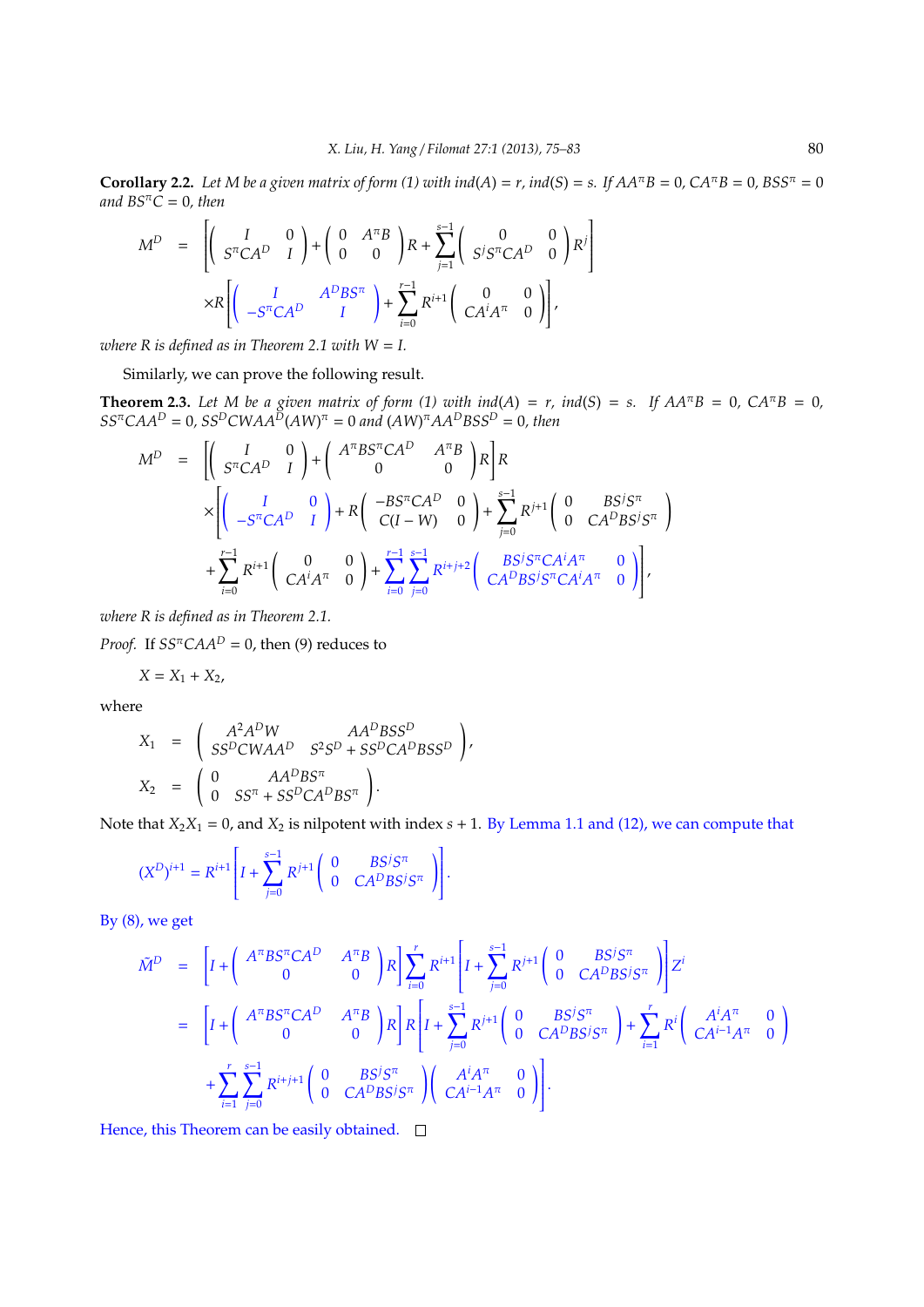Using Theorem 2.3, we can derive the following result.

**Corollary 2.4.** Let M be a given matrix of form (1) with ind( $A$ ) =  $r$ , ind( $S$ ) =  $s$ . If  $AA^{\pi}B = 0$ ,  $CA^{\pi}B = 0$ ,  $SS^{\pi}C = 0$ *and*  $BS^{\pi}C = 0$ *, then* 

$$
M^{D} = \left[ \begin{pmatrix} I & 0 \\ S^{\pi}CA^{D} & I \end{pmatrix} + \begin{pmatrix} 0 & A^{\pi}B \\ 0 & 0 \end{pmatrix} R \right] R \left[ \begin{pmatrix} I & 0 \\ -S^{\pi}CA^{D} & I \end{pmatrix} + \sum_{j=0}^{s-1} R^{j+1} \begin{pmatrix} 0 & BS^{j}S^{\pi} \\ 0 & CA^{D}BS^{j}S^{\pi} \end{pmatrix} + \sum_{i=0}^{r-1} R^{i+1} \begin{pmatrix} 0 & 0 \\ CA^{i}A^{\pi} & 0 \end{pmatrix} \right],
$$

*where R is defined as in Theorem 2.1 with*  $W = I$ *.* 

If  $ind(S) \le 1$ , by Lemma 1.3, then Theorem 2.1 and Theorem 2.3 reduce to the following corollary.

**Corollary 2.5.** *Let M be a given matrix of form (1) with ind*(*A*) = *r, ind*(*S*)  $\leq$  1*. If AA*<sup> $π$ </sup>*B* = 0*, CA*<sup> $π$ </sup>*B* = 0*, and W is nonsingular, then*

$$
M^{D} = \left[ \begin{pmatrix} I & 0 \\ S^{\pi}CA^{D} & I \end{pmatrix} + \begin{pmatrix} A^{\pi}BS^{\pi}CA^{D} & A^{\pi}B \\ 0 & 0 \end{pmatrix} R \right] R \left[ \begin{pmatrix} I & 0 \\ -S^{\pi}CA^{D} & I \end{pmatrix} + R \begin{pmatrix} -BS^{\pi}CA^{D} & BS^{\pi} \\ C(I-W) & CA^{D}BS^{\pi} \end{pmatrix} + \sum_{i=0}^{r-1} R^{i+1} \begin{pmatrix} 0 & 0 \\ CA^{i}A^{\pi} & 0 \end{pmatrix} + \sum_{i=0}^{r-1} R^{i+2} \begin{pmatrix} BS^{\pi}CA^{i}A^{\pi} & 0 \\ CA^{D}BS^{\pi}CA^{i}A^{\pi} & 0 \end{pmatrix} \right],
$$

*where*

$$
R = \left(\begin{array}{cc} W^{-1} & 0 \\ 0 & I \end{array}\right) \left(\begin{array}{cc} A^D + A^D B S^D C A^D & -A^D B S^D \\ -S^D C A^D & S^D \end{array}\right).
$$

If the condition  $AA^{\pi}B = 0$  in Theorem 2.1 and Theorem 2.3 is replaced by  $CAA^{\pi} = 0$ , then the following results can be deduced by a similar approach.

**Theorem 2.6.** Let M be a given matrix of form (1) with ind(A) =  $r$ , ind(S) =  $s$ . If CAA<sup> $π$ </sup> = 0, CA<sup>π</sup> $B = 0$ ,  $SS^{\pi}CAA^{D} = 0$ ,  $SS^{D}C(WA)^{\pi}AA^{D} = 0$  and  $(WA)^{\pi}AA^{D}WBSS^{D} = 0$ , then

$$
M^{D} = \left[ \begin{pmatrix} I & -A^{D}BS^{\pi} \\ 0 & I \end{pmatrix} + \begin{pmatrix} -A^{D}BS^{\pi}C & (I-W)B \\ S^{\pi}C & S^{\pi}CA^{D}B \end{pmatrix} \tilde{R} + \sum_{i=0}^{r-1} \begin{pmatrix} 0 & A^{i}A^{\pi}B \\ 0 & 0 \end{pmatrix} \tilde{R}^{i+1} + \sum_{i=0}^{r-1} \begin{pmatrix} A^{i}A^{\pi}BS^{\pi}C & A^{i}A^{\pi}BS^{\pi}CA^{D}B \\ 0 & 0 \end{pmatrix} \tilde{R}^{i+2} \right] \tilde{R} \left[ \begin{pmatrix} I & A^{D}BS^{\pi} \\ 0 & I \end{pmatrix} + \tilde{R} \begin{pmatrix} A^{D}BS^{\pi}CA^{\pi} & 0 \\ CA^{\pi} & 0 \end{pmatrix} \right] + \sum_{j=1}^{s-1} \tilde{R}^{j} \begin{pmatrix} 0 & A^{D}BS^{j}S^{\pi} \\ 0 & 0 \end{pmatrix} + \sum_{j=1}^{s-1} \tilde{R}^{j+1} \begin{pmatrix} A^{D}BS^{j}S^{\pi}CA^{\pi} & 0 \\ 0 & 0 \end{pmatrix} \right],
$$

*where*

$$
\tilde{R} = \begin{pmatrix} (WA)^D + (WA)^D WBS^D C (WA)^D & -(WA)^D WBS^D \\ -S^D C (WA)^D & S^D \end{pmatrix}.
$$

*Proof.* Consider the splitting of *M*

$$
M = \left(\begin{array}{cc} I & -A^D B S^{\pi} \\ 0 & I \end{array}\right) \tilde{M} \left(\begin{array}{cc} I & A^D B S^{\pi} \\ 0 & I \end{array}\right),
$$

where

$$
\tilde{M} = \begin{pmatrix} A + A^D B S^{\pi} C & A^{\pi} B + A A^D B S S^D + A^D B S S^{\pi} + A^D B S^{\pi} C A^D B S S^D \\ C & S + C A^D B S S^D \end{pmatrix}.
$$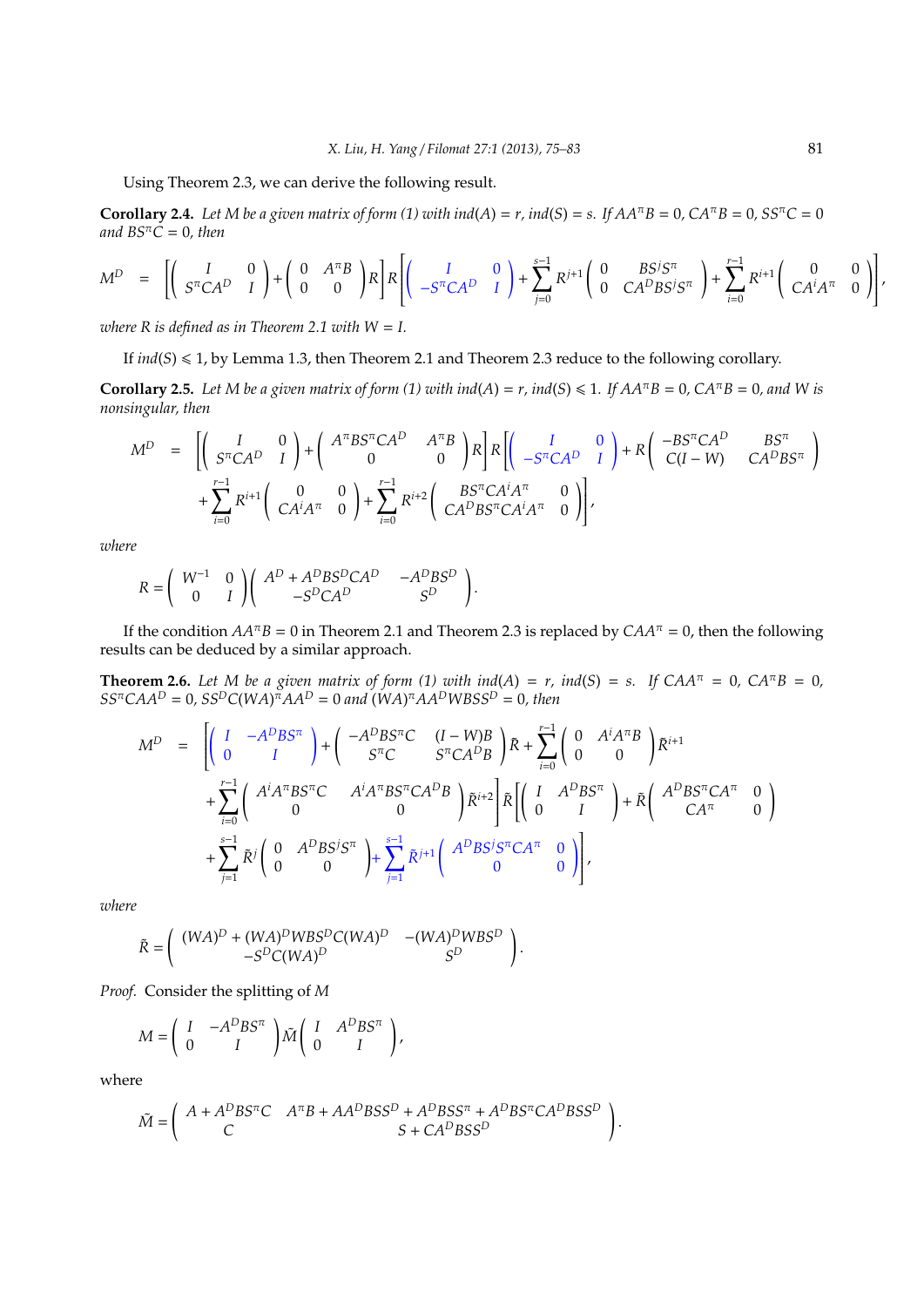Hence

$$
M^D = \left(\begin{array}{cc} I & -A^DBS^{\pi} \\ 0 & I \end{array}\right) \tilde{M}^D \left(\begin{array}{cc} I & A^DBS^{\pi} \\ 0 & I \end{array}\right).
$$

And write *M*˜ as

$$
\tilde{M} = X + Y + Z,
$$

where

$$
X = \begin{pmatrix} WA^{2}A^{D} & AA^{D}WBSS^{D} + A^{D}BSS^{\pi} \\ CAA^{D} & S + CA^{D}BSS^{D} \end{pmatrix},
$$
  
\n
$$
Y = \begin{pmatrix} A^{D}BS^{\pi}CA^{\pi} & 0 \\ CA^{\pi} & 0 \end{pmatrix},
$$
  
\n
$$
Z = \begin{pmatrix} AA^{\pi} & A^{\pi}B \\ 0 & 0 \end{pmatrix}.
$$

The following derivative process is similar to Theorem 2.1, we omit the details.  $\square$ 

The following result can be easily obtained from Theorem 2.6.

**Corollary 2.7.** Let M be a given matrix of form (1) with ind( $A$ ) =  $r$ , ind( $S$ ) =  $s$ . If  $CAA^{\pi} = 0$ ,  $CA^{\pi}B = 0$ ,  $SS^{\pi}C = 0$ *and*  $BS^{\pi}C = 0$ *, then* 

$$
M^D = \left[ \left( \begin{array}{cc} I & -A^D B S^{\pi} \\ S^{\pi} C A^D & I \end{array} \right) + \sum_{i=0}^{r-1} \left( \begin{array}{cc} 0 & A^i A^{\pi} B \\ 0 & 0 \end{array} \right) \tilde{R}^{i+1} \right] \tilde{R} \left[ \left( \begin{array}{cc} I - A^D B S^D C A^{\pi} & A^D B S^{\pi} \\ S^D C A^{\pi} & I \end{array} \right) + \sum_{j=1}^{s-1} \tilde{R}^j \left( \begin{array}{cc} 0 & A^D B S^j S^{\pi} \\ 0 & 0 \end{array} \right) \right],
$$

*where*  $\tilde{R}$  *is defined as in Theorem 2.6 with*  $W = I$ *.* 

Similarly, we can deduce the following consequence.

**Theorem 2.8.** Let M be a given matrix of form (1) with ind(A) = r, ind(S) = s. If  $CAA^{\pi} = 0$ ,  $CA^{\pi}B = 0$ ,  $AA^DBSS^{\pi} = 0$ ,  $SS^DC(WA)^{\pi}AA^D = 0$  and  $(WA)^{\pi}AA^DWBSS^D = 0$ , then

$$
M^{D} = \left[ \begin{pmatrix} I & -A^{D}BS^{\pi} \\ 0 & I \end{pmatrix} + \begin{pmatrix} -A^{D}BS^{\pi}C & (I-W)B \\ 0 & 0 \end{pmatrix} \tilde{R} + \sum_{j=0}^{s-1} \begin{pmatrix} 0 & 0 \\ S^{j}S^{\pi}C & S^{j}S^{\pi}C A^{D}B \end{pmatrix} \tilde{R}^{j+1} \right] + \sum_{i=0}^{r-1} \begin{pmatrix} 0 & A^{i}A^{\pi}B \\ 0 & 0 \end{pmatrix} \tilde{R}^{i+1} + \sum_{i=0}^{r-1} \sum_{j=0}^{s-1} \begin{pmatrix} A^{i}A^{\pi}BS^{j}S^{\pi}C & A^{i}A^{\pi}BS^{j}S^{\pi}C A^{D}B \\ 0 & 0 \end{pmatrix} \tilde{R}^{i+j+2} \right] \times \tilde{R} \left[ \begin{pmatrix} I & A^{D}BS^{\pi} \\ 0 & I \end{pmatrix} + \tilde{R} \begin{pmatrix} A^{D}BS^{\pi}CA^{\pi} & 0 \\ CA^{\pi} & 0 \end{pmatrix} \right],
$$

*where*  $\tilde{R}$  *is defined as in Theorem 2.6.* 

By Theorem 2.8, the following corollary is evident.

**Corollary 2.9.** Let M be a given matrix of form (1) with ind( $A$ ) =  $r$ , ind( $S$ ) =  $s$ . If  $CAA^{\pi} = 0$ ,  $CA^{\pi}B = 0$ ,  $BSS^{\pi} = 0$ *and*  $BS^{\pi}C = 0$ *, then* 

$$
\begin{array}{rcl} M^D & = & \displaystyle \left[ \left( \begin{array}{cc} I & -A^DBS^{\pi} \\ 0 & I \end{array} \right) + \sum_{j=0}^{s-1} \left( \begin{array}{cc} 0 & 0 \\ S^j S^{\pi} C & S^j S^{\pi} C A^DB \end{array} \right) \tilde{R}^{j+1} + \sum_{i=0}^{r-1} \left( \begin{array}{cc} 0 & A^i A^{\pi} B \\ 0 & 0 \end{array} \right) \tilde{R}^{i+1} \right] \\ & & \times \tilde{R} \left[ \left( \begin{array}{cc} I & A^DBS^{\pi} \\ 0 & I \end{array} \right) + \tilde{R} \left( \begin{array}{cc} 0 & 0 \\ CA^{\pi} & 0 \end{array} \right) \right], \end{array}
$$

*where*  $\tilde{R}$  *is defined as in Theorem 2.6 with*  $W = I$ *.*